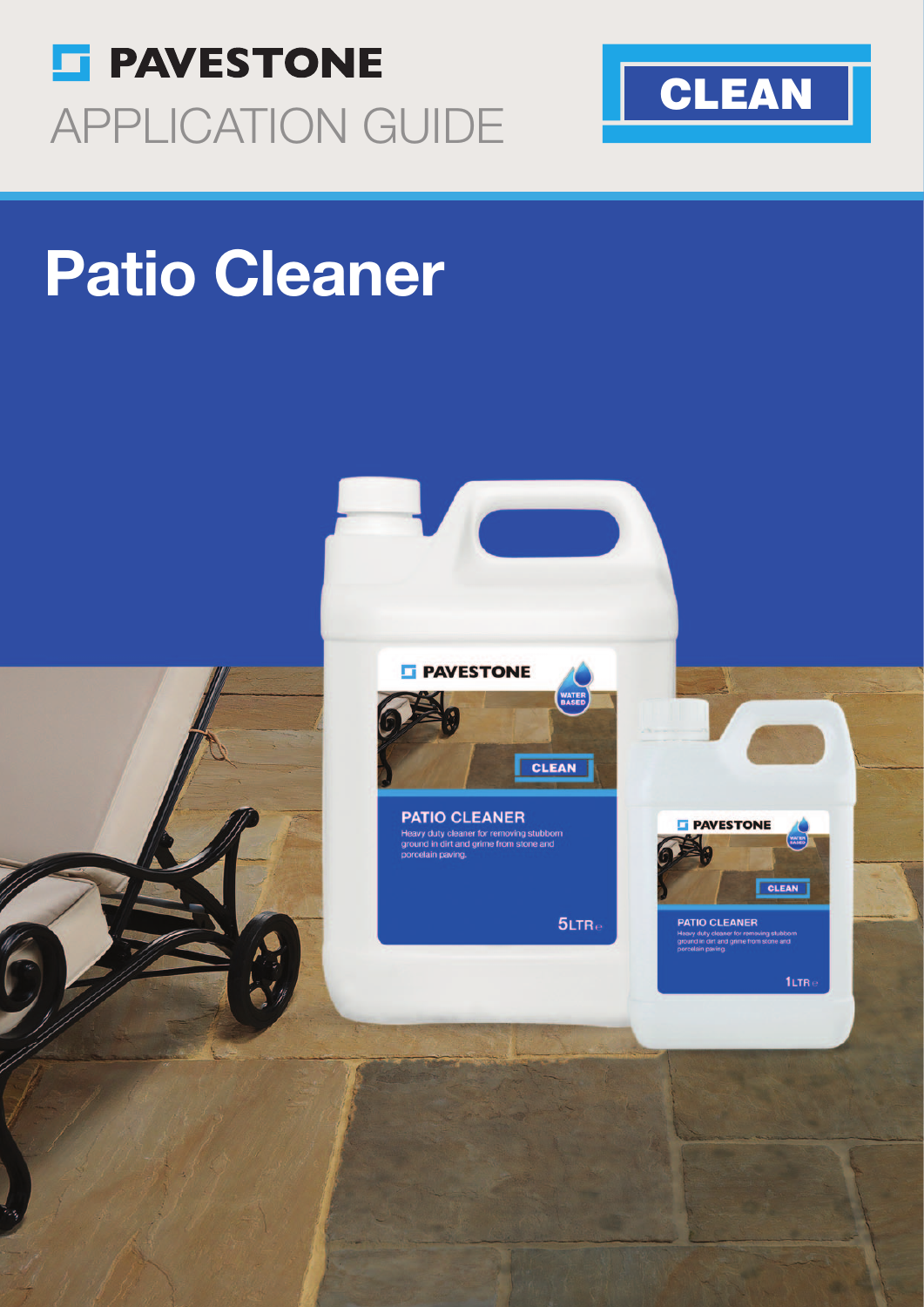# **ST PAVESTONE**

Patio Cleaner APPLICATION GUIDE

Date: 01/08/2021

**CLEAN** 

A high performance product for stripping and cleaning of vitrified glazed ceramics, porcelain, travertine, natural stone, sandstone, slate, marble, granite, terracotta, quarry, brick, concrete, external paving, terrazzo and other mineral floors & walls. On larger areas scrubber drier machines can be used.

# Technical Features

- Non hazardous
- High performance
- **Fast acting**
- Easy to use
- **Walls & floors**
- Interior & exterior use
- Deep cleaning

#### **Coverage**

|                  | 1 LTR                     | 5 LTR                      | <b>25 LTR</b>              |
|------------------|---------------------------|----------------------------|----------------------------|
| Surface cleaning | 60 M <sup>2</sup> /bottle | 300 M <sup>2</sup> /bottle | 1500 $M^2/b$ ottle         |
| Deep stripping   | 30 M <sup>2</sup> /bottle | 150 M <sup>2</sup> /bottle | 750 M <sup>2</sup> /bottle |
| Extreme cases    | 15 $M^2/b$ ottle          | 75 M <sup>2</sup> /bottle  | 375 M <sup>2</sup> /bottle |



# Directions for use

#### MECHANICAL APPLICATION: FLOORS



Dilute solution 1:1 with warm water and fill a light pressure sprayer.



Wet the surface with the solution and leave for 10-15 minutes. Work in manageable areas at a time.



Releasing water from the on board tank and scrub surfaces and grout joints to release the dirt and grime.



Extract the released residues. Repeat steps 2, 3 and 4 until the surface is clean.



Rinse well with water. Allow surfaces to dry before allowing traffic or sealing.